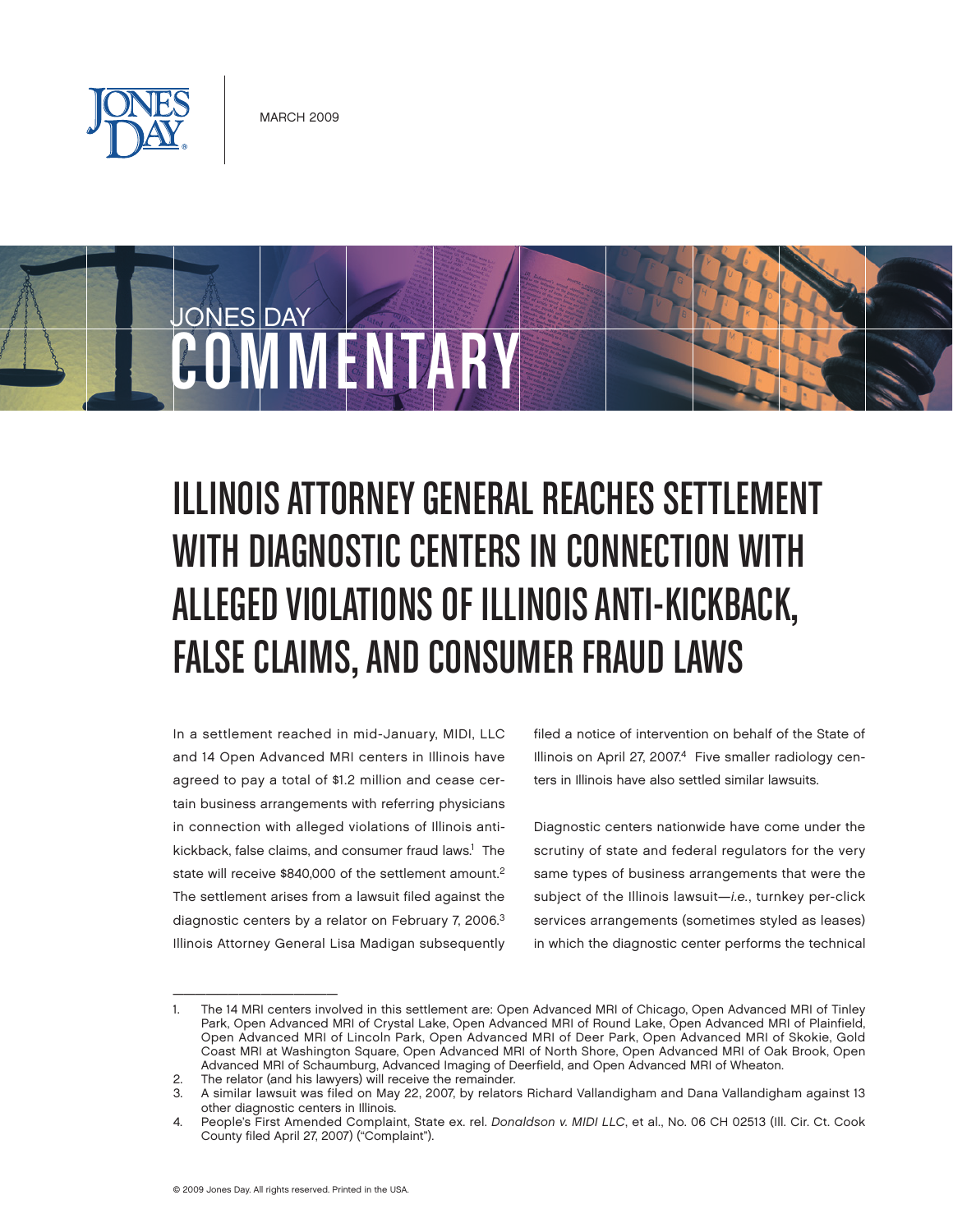component of a diagnostic service and collects a flat fee from the referring physician/group who then bills insurers and/or patients for the service at a markup. The difference between the amount the physician pays the diagnostic center (i.e., the per-click fee) and the amount the physician is paid by the payor may be considered to be remuneration implicating various state laws (as well as the federal Anti-Kickback Statute). As such, per-click lease arrangements of this type should be structured as joint ventures without physician markup (i.e., the "leasing" physician should pay the diagnostic center, which the physicians would co-own, a fee equivalent to the amount the physician receives from payors for the service). Since many (if not most) states have statutes similar to those triggered under the Illinois settlement, it is likely that this signals a broader trend toward greater scrutiny of diagnostic center arrangements with physicians. Given the financial incentives to whistleblowers and the attention such arrangements are receiving from state attorneys general, diagnostic centers and physicians should consider and analyze potential risks arising under such arrangements.

### The Arrangements in Question

Generally, the arrangements that were the subject of the Complaint provided for the physicians to lease or engage the diagnostic center for the provision of the technical component of diagnostic services for referred patients (i.e., per-click) or, in a few instances, for an unspecified period of time (i.e., per hour). Whether styled as a lease or services agreement, when the physician referred a patient under the arrangement, the diagnostic center allegedly would perform the imaging service (using the center's space, equipment, supplies, and employees), and the physician would pay the diagnostic center a flat fee. According to the Complaint, the physician would then bill and collect reimbursement for the diagnostic service, purportedly at a higher rate than the amount the physician paid the diagnostic center. The Illinois attorney general alleged that the difference between the amount the physician pays to the diagnostic center and the amount the physician is reimbursed by the patient's insurance is "an unlawful payment for a referral…" resulting in the submission of false and fraudulent claims.5 The Complaint describes what it terms as a "scheme"

for each of the defendant diagnostic centers and sums each up with an allegation that:

[these] agreements with physicians, whether styled as leases or other types of Agreements, are a subterfuge designed to hide the kickbacks paid for referrals. The physicians who are parties to these Agreements do not participate in the imaging procedures, are not present at the imaging facility when their patients' procedures are performed, and have no direct personal involvement in their patients' diagnostic imaging procedures. The physicians purporting to lease the facility do not have the exclusive right to the facility for any specified period of time; instead they simply refer patients to the imaging facility, and the imaging facility exclusively controls the scheduling of patients.<sup>6</sup>

It is noteworthy that most of the agreements specifically excluded referrals of Medicare and Medicaid patients from the arrangement.

## The Complaint

The Complaint contained four counts and was brought under the Illinois Insurance Claims Fraud Prevention Act (740 Ill. Comp. Stat. 92/1 et seq.), the Illinois Consumer Fraud and Deceptive Business Practices Act (815 Ill. Comp. Stat. 505/1 et seq.), and the Illinois Whistleblower Reward and Protection Act (740 Ill. Comp. Stat. 175/1 et seq.). As compared to the federal Stark and Anti-Kickback Statutes, these state laws have relatively few safe harbors and exceptions, and they cover more payors.

Illinois Insurance Claims Fraud Prevention Act. Under the Illinois Insurance Claims Fraud Prevention Act, it is unlawful to knowingly offer or pay any remuneration, directly or indirectly, in cash or in kind, to induce any person to procure clients or patients to obtain services or benefits under a contract of insurance or that will be the basis for a claim against an insured person or the person's insurer.<sup>7</sup> This is an "any payor" statute in that it is not limited to state health care program payors. Therefore, the exclusion of Medicare and Medicaid

 $\overline{\phantom{a}}$  , and the set of the set of the set of the set of the set of the set of the set of the set of the set of the set of the set of the set of the set of the set of the set of the set of the set of the set of the s

<sup>5.</sup> *Id.* **14.**<br>6. *Id.* **151** 

<sup>6.</sup> *Id.* **151.**<br>7 740 III

<sup>740</sup> Ill. Comp. Stat. 92/5a (2008).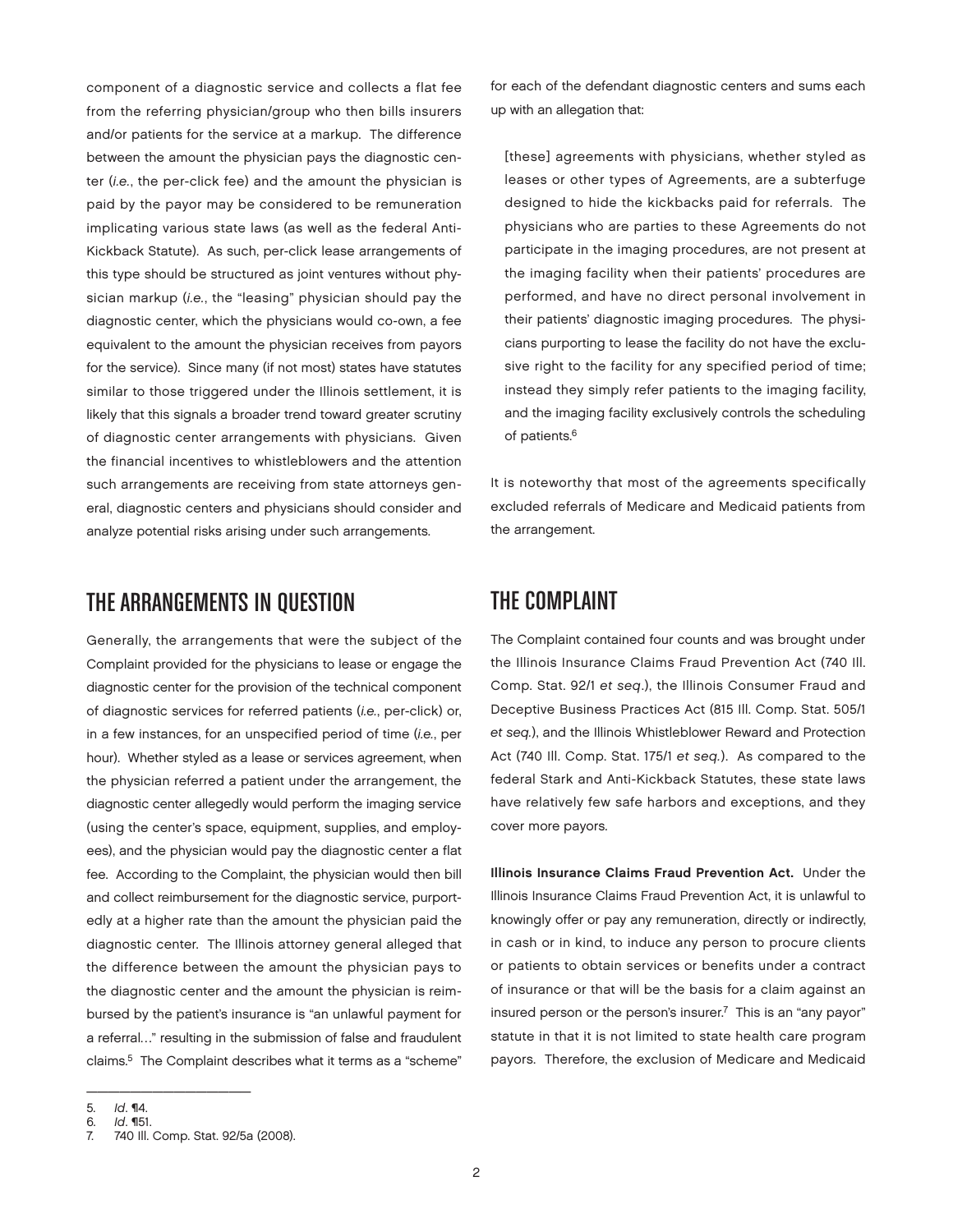patients from the arrangement did not take the operations of the diagnostic centers outside the scope of the statute. The Illinois attorney general alleged that defendants violated this statute by "repeatedly and knowingly offer[ing] or pa[ying] remuneration to physicians to induce those physicians to refer patients to obtain diagnostic imaging services that were to be the basis for a claim against insured persons or their insurers…." In the words of the Complaint, the centers "actively marketed and recruited physicians to enter into these Agreements enticing them to be a part of the scheme by offering them as a kickback for referrals a substantial portion of the fees charged for certain imaging procedures…"8 The Illinois attorney general further alleged that the Illinois Insurance Fraud statute was also violated as a result of submitting claims that "falsely identified the referring physician as the person providing the diagnostic services, or falsely indicated the location where the services were performed, or falsely indicated that the referring physician was entitled to bill for those services."9

#### Illinois Consumer Fraud and Deceptive Business Practices

Act. Under the Illinois Consumer Fraud and Deceptive Business Practices Act, "[u]nfair methods of competition and unfair or deceptive acts or practices, including but not limited to the use or employment of any deception, fraud, false pretense, false promise, misrepresentation or the concealment, suppression or omission of any material fact, with intent that others rely upon the concealment, suppression or omission of such material fact … in the conduct of any trade or commerce are unlawful whether any person has in fact been misled, deceived or damaged thereby."<sup>10</sup> The Illinois attorney general alleged that defendants' actions constituted unfair methods of competition and unfair and deceptive acts in violation of such law because:

- Defendants did not disclose to patients or insurers their financial relationships with referring physicians.
- The existence of the financial relationship is a material fact to patients and insurers and is the type of information that the patient or insurer would be expected to rely on in his/ its decision-making.

• The undisclosed "kickbacks" are contrary to the public interest.

The Illinois attorney general also asserted that the undisclosed "kickbacks" are unethical and unscrupulous and have the potential to negatively affect patient care. Finally, the attorney general emphasized its view that the "kickbacks" give physicians an improper motive, cause patients and insurers to pay more for diagnostic services than those services cost the billing physician, and offend public policy.

Illinois Whistleblower Reward and Protection Act. The Illinois Whistleblower Reward and Protection Act provides, in pertinent part, for civil liability for "any person who knowingly presents, or causes to be presented to an officer or employee of the State … a false or fraudulent claim for payment or approval; or knowingly makes, uses or causes to be made or used, a false record or statement to get a false or fraudulent claim paid or approved by the State, or conspires to defraud the State by getting a false or fraudulent claim allowed or paid...."<sup>11</sup> The Illinois attorney general alleged that certain of the defendants violated this law by virtue of false records or statements and false and fraudulent claims made by such defendants. Specifically, the Illinois attorney general alleged that defendants submitted claims that falsely represented that:

- The diagnostic imaging services were personally furnished by the referring physician or his/her employee under his/ her personal direction.
- The imaging services were performed in the referring physician's own offices.
- The referring physician was entitled to bill globally for the diagnostic imaging services.
- The charges for services and other information was true and correct.
- The referring physician was entitled to payment for services actually performed by defendants.
- • The submitting party and the services provided were in compliance with all laws.<sup>12</sup>

 $\overline{\phantom{a}}$  , where  $\overline{\phantom{a}}$  , where  $\overline{\phantom{a}}$  , where  $\overline{\phantom{a}}$ 

<sup>8.</sup> Complaint ¶50.

<sup>9.</sup>  $Id. \blacksquare$ 171.

<sup>10.</sup> 815 Ill. Comp. Stat. 505/2 (2008).

<sup>11.</sup> 740 Ill. Comp. Stat. 175/3 (2008).

<sup>12.</sup> Complaint ¶191.